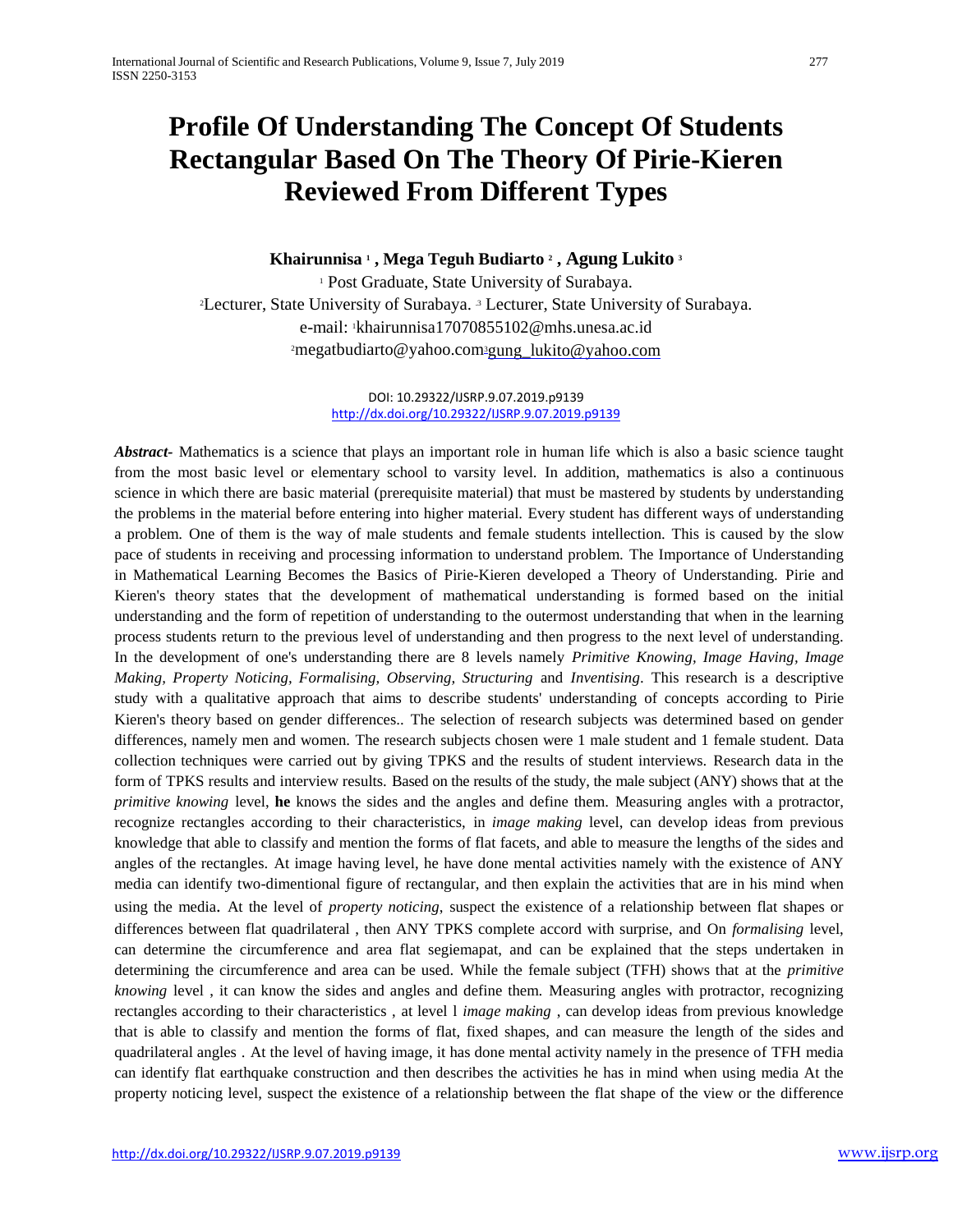between the rectangular flat building, then TFH completes the TPKS according to the expectations. At level *formalising*, can determine the rectangle circumference and area, you cannot explain that the steps taken in determining the circumference and area can be used.

**Keywords** : Pirie- Kieren Theory , Concept Understanding, Quadrangle, Gender

#### **I. Introduction**

One of the basic knowledge taught in elementary school is mathematics. Mathematics is one in among the subjects which emphasizes a lot on deep understanding of solving a problem. Every day without realizing it or not, humans will face a problem. Problems faced by humans are sometimes a matter of mathematical concept. With the emergence of problems, people will definitely try to understand the problem to solve it . The main emphasis of good mathematics learning is how to better understand mathematical concepts. In order for students to be able to understand mathematical concepts, mathematics learning must be able to provide students the opportunity to construct mathematical concepts, so that students are not only crammed with abstract mathematical material that makes it difficult for students to understand mathematics. The link between the information contained in the concept and the net structure of cognition (schema) that has been owned by someone (Hiebert & Carpenter, 2007, p.42). This can be identified through two things, namely: 1) through the number of network linkages between elements / attributes (information) that build a concept with the knowledge scheme that the individual has; and 2) through the strong functional relationships of the linking networks formed.

Understanding comes from the word "understand". According to KBBI (2015), understanding means understanding, which can be interpreted as a learning process that follows learning outcomes in accordance with learning objectives. In addition, the term *understanding* was also described by Hiebert and Carpenter (in Styliandes, 2008) as " *a mathematical idea or procedure or fact is a part of an internal network. More specifically, the mathematics is a mental representation of a network of representations "* . Based on the above opinion, a mathematical idea or procedure or fact is said to be understood if this becomes part of the internal network. More specifically understanding in mathematics can be interpreted as a *mathematical* idea ( *procedure* or *facts) that understood* if *the* mental *representation* is an *element* of *the* representation *network* . It means that the relationship ethics between internal representations of constructive ideas, then there is formed a network of knowledge. Therefore a mathematical idea, procedure, or fact is perfectly understood if it is strongly interwoven with existing networks and has more connections. In other words, mathematics will be understood if the mental picture thought by students can be clearly related to the representation it has.

NCTM (2000, p. 11) mentions " *Student must learn mathematics with understanding actively building new knowledge from experience and previous knowledge".* Learning with understanding is building a new knowledge gained and associating with various kinds of knowledge that have been previously owned by students that must be able to learn mathematics with understanding, by actively building a new knowledge from experience and initial knowledge that has been previously owned *.*

Understanding is one of the things that must be considered in the learning process. Every student is expected to understand what is and has been learned. Students' understanding is one indicator of achieving learning goals. Gragae (2001, p. 232) states " *The importance of understanding is crucial by the entire world. To the teacher, students' understanding of mathematics is a sign of achievement having met the goal of teaching* . For educators, student understanding is a sign of achievement in learning.

Piaget (Mousley, 2004, p. 378) states that " *understanding as constructed, developed and organized as a result of cognitive interaction between sensory experience and existing and existing schema* ". According to Piaget, understanding is built, developed and organized as a result of cognitive interactions between existing sensory experiences and schemes. This shows that there is a process of constructing knowledge actively from students, so that students not only receive knowledge from passive teachers.

In accordance with constructivism theory, educating is not the process of transferring information to students and learning is also not a passive activity in absorbing information from teachers or books. But in educating teachers it should help students in constructing their own ideas using the knowledge they have had before. There are three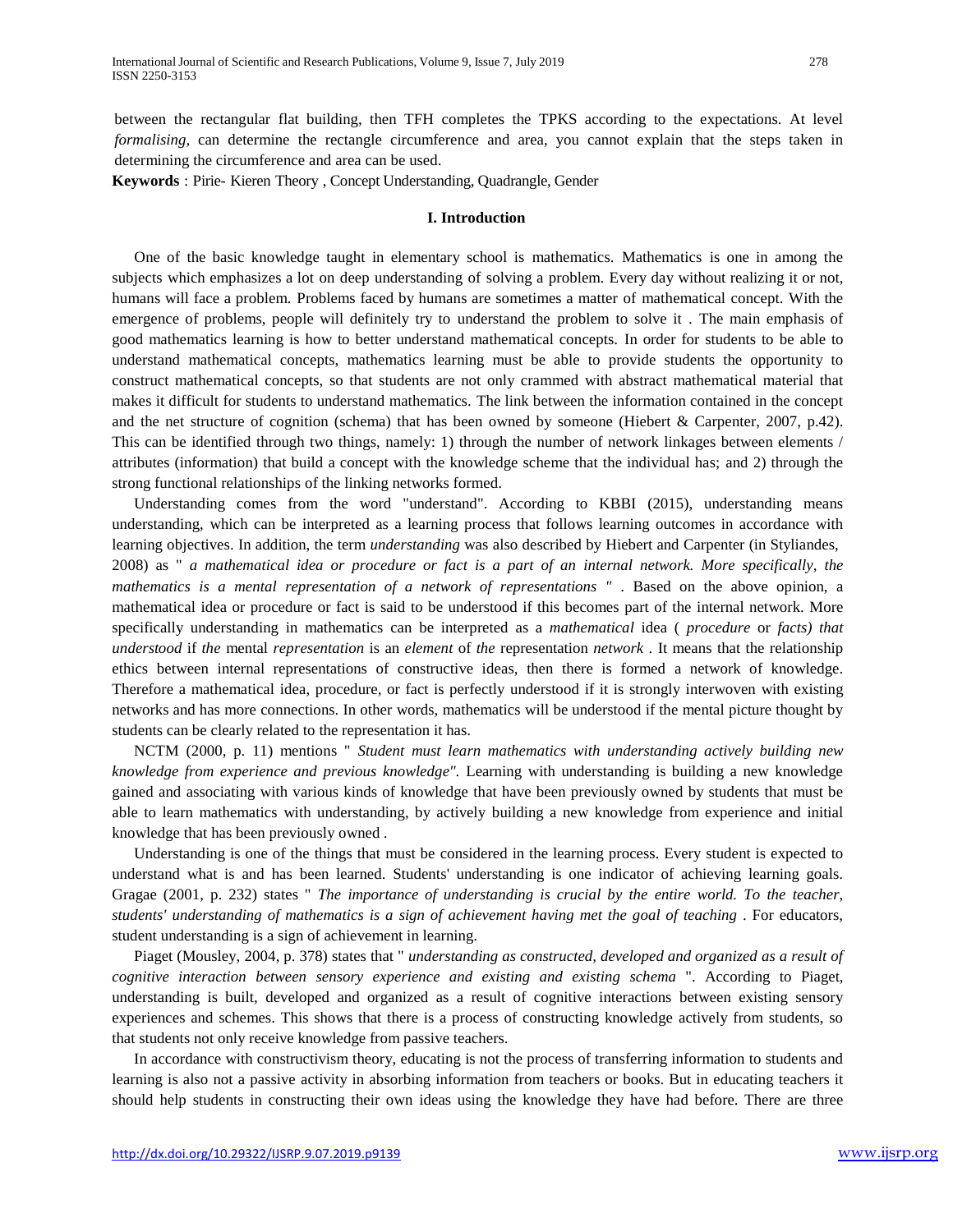factors that can be used to develop classroom learning, namely: 1) conditioning students' reflective thinking, 2) creating social interactions between students and student-teachers, and 3) using models or tools for learning.

In reality, the teacher is currently carrying out learning with the stages of presenting definitions and then giving examples and finally giving the task to be done at home. In this way the students learning tends to be as a listener and recipient information, and then students work on assignments as s u dah modeled by teachers. Students work procedurally and understand mathematics without reasoning, so understanding mathematics is not meaningful.

As a result of the process students are only limited to "imitating" procedures (steps of completion) that have been done by the teacher. Even students often "do not know" why they should use such a procedure, which is important for students is "already" using the procedure exemplified by the teacher and obtaining answers that are in accordance with what is desired by the teacher. In this case students do not need to think of alternatives (other ways), which may be more efficient and effective.

One of the things that is more supportive of this "imitation process" is the desire of educators to be faster in evaluating. In this case the evaluation will be easy to do, if the way done by students is uniform. Therefore the emphasis on procedures (how to answer) becomes dominant in learning. As a result the learning process does not develop an understanding of concepts that are not well constructed.

Brown and Cocking (NCTM, 2000, p. 20) suggest that conceptual understanding is an important part of knowledge that is needed to solve a problem. This also relates to the opinion expressed by Djaramah (2008, p. 152) that procedural knowledge and conceptual understanding are equally important for building skills in mathematics, learning with understanding will make the next learning process easier.

The concept is one mathematical object. According to Soedjadi (2000) "In mathematics the object being studied is a basic object consisting of 1) facts, 2) Concepts, 3) Relations or rules and (4) Principles".

According to Budiarto (2016) students can be said to understand a concept or understand the concepts given in the learning process when he is able to express or re-explain the concept by using his own words and not just memorizing. In addition, it can also find and explain the relationship between concepts and other concepts that have been studied first. Therefore, students must be accustomed to bring up new ideas, solve problems, and find something that can be used for their needs, and familiarize students to construct their own knowledge. To ascertain whether or not students understand mathematics or not is to identify how that understanding occurs (Gulkilik et al., 2016). A theory from Pirie and Kieren (1994) describes the process of mathematical understanding such as the statement *"It is a theory of the growth of mathematical understanding as a whole, dynamic, leveled but nonlinear, transcendental recursive process"* (p. 166). Pirie and Kieren (1994) see understanding as a whole process of growth.

According to Pirie (1992), understanding is the ability to explain a situation or an action. From this understanding, understanding is *ability* someone to search for, choose and create an active learning *situation* to capture the meaning and meaning of *a* concept.

Pirie and Kieren's theory states that mathematical understanding is formed based on initial understanding and the form of repetition of understanding to the outermost understanding that when in the learning process students return to the previous level of understanding and then progress to the next level of understanding. In the development of one's understanding there are 8 levels namely *Primitive Knowing, Image Having, Image Making, Property Noticing, Formalising, Observing, Structuring* and *Inventising* .

S ISWA often do not understand the concepts in mathematics, and are far from understanding the true meaning of mathematical concepts. Because all mathematical concepts and procedures are built into mind (Steffe, 2001, 2004; Thompson, 2003; von Glasersfeld, 1983), understanding mathematics can be difficult. This is an important problem, and needs to be considered to assess students' understanding of mathematical concepts (Pirie & Kieren, 1989; Skemp, 1976). Assessment of student understanding of mathematical concepts is not an easy task, thus only a limited part of student understanding can be assessed (Sierpinska, 1994).

One concept in mathematics is the concept of geometry. Geometry is a branch of mathematics that does not prioritize relationships between numbers, even though it uses numbers. But geometry studies the relationship between dots, lines, angles, fields and flat and built up spaces (Susanah & Hartono, 2012, p. 1).

Geometry has an important role in mathematics. Walle & John stated several reasons for the importance of studying geometry. 1) Geometry is able to provide more complete knowledge about the world. 2) Exploration of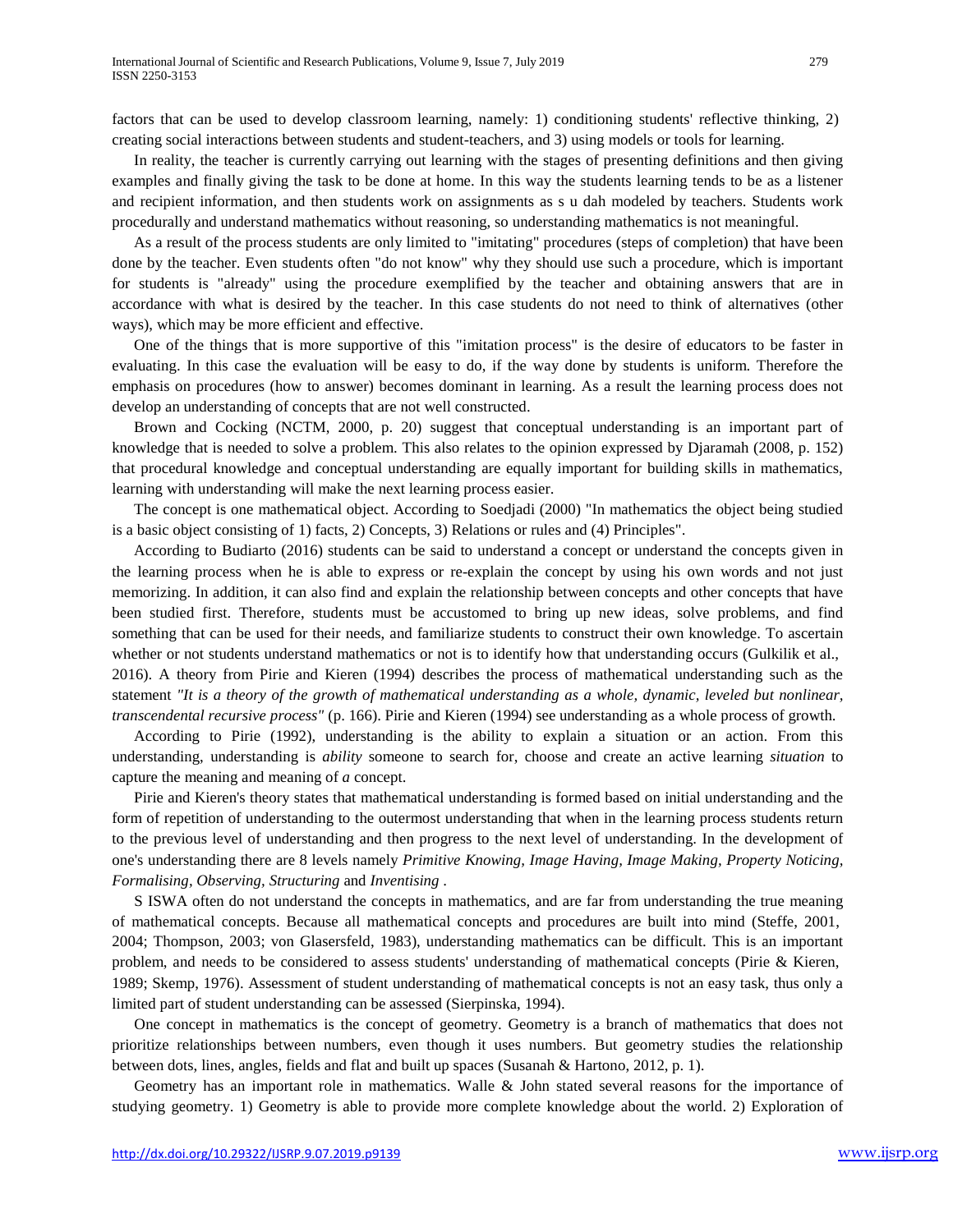geometry can develop problem solving abilities. 3) Geometry plays an important role in learning other concepts in mathematics learning. 4) Geometry is used every day by many people. 5) Geometry is a fun lesson.

From the statement, it is expected that geometry material can be mastered and understood by students. But in fact there are still many students who have not mastered and understood geometry, especially in quadrilateral, because quadrilateral is one of the important geometrical material, which is often found in everyday life.

Quadrangle is one of the concepts that forms the basis of geometry. When learning the concept of quadrilateral students construct a quadrilateral concept in an effort to understand the concept. An understanding that has been formed about the concept of quadrilateral will be stored in the long-term memory of students. At certain times the quadrilateral concept is needed again, for example to understand other concepts related to quadrilateral concepts. Because the quadrilateral concept has been stored in the memory of students, then to use the quadrilateral concept in these situations must reconstruct the quadrilateral concept that has been understood before. Because the fourth place is also one of the prerequisite materials in learning to build space in the next class.

But most students still have difficulty when understanding quadrilateral. This difficulty can be seen from many students who experience errors when solving quadrilateral problems (Anzora, 2013). Molle (2000) argues that the errors experienced include quadrilateral concepts, symmetry concepts, mobile concepts and principles and concepts and broad principles of flat building. In accordance with Dian (2014), which revealed that there were several problems that resulted in students tending to make mistakes when solving quadrilateral. In solving contextual problems related to geometry students often experience difficulties, for example making images that correspond to the purpose of the problem and students often find it difficult to connect between a concept and another concept. These errors are thought to be caused by a lack of understanding of students on quadrilateral material.

Researchers choose Elementary School (SD), because elementary school is one form of formal education unit that organizes general education at the basic education level (PP NUMBER 17 OF 2010 Article 1 Paragraph 8). Also because since elementary school lay the foundation or foundations of all scientific disciplines including mathematics. The considerations for the selection of fifth grade elementary school students as research subjects are as follows: (1) According to Havighurts (Sofyan, 2016, p. 12-13) the task of developing children and schoolchildren (6-12 years) is related to attitudes, behavior and skills that should be mastered with the age or phase of development, namely learning basic skills in counting; (2) The age of grade V elementary school students when associated with intellectual stages, Piaget (Omrod, 2008, p. 45) students at ages 6 or 7 years to 11 or 12 years, enter the concrete operational stage. At this stage the child has begun to use clear and logical rules and is characterized by *reversibility*  and eternity. Children have logical thinking skills, but only with objects that are protective; (3) when children enter the operational *operation stage (concrete operation stage),* their thinking processes become organized into a larger system of mental processes, for example, *operations* , which make it easier for them to think more logically based on information given to them. Even though students who demonstrate concrete operational thinking have featured many features of logical thinking, their cognitive development is in perfect numbers.

Mulyono (2011) argues that basically every individual is unique. Each individual has distinctive characteristics, which are not shared by other individuals. One of them is the difference in ability possessed by each individual in dealing with mathematical problems. In this regard, mathematics learning in schools must involve male and female students, many opinions suggest that women are not successful enough to learn mathematics compared to men. . This opinion was concluded from the opinion of some experts in the field of psychology, for example (Bratanata in Suprianto, 2017, p. 81) saying that women are generally better in memory and men are better at logical thinking. Likewise, (Katono in Suprianto, 2017, p. 81) argues that however good and brilliant the intelligence of women is, but in essence women almost never have a thorough interest in theoretical questions like men, women are also more close to theoretical life issues, women are also closer to abstract aspects. From the expert's opinions, related to mathematical abilities, it resulted in women being portrayed as being less intelligent in mathematics than men.

Carr and Davis (Casey, 2001. p. 29) shows *"further the first grade boys could use manipulation as well as the*  girls, but the girls could not use retrieval the facts" as well as boys, even when instructed to retrieve the facts ". It can be said further that first-class boys can use manipulatives as well as girls, but girls cannot use fact-finding like boys, even when instructed to take facts. In a *longitudinal* study Fennema (in Cesey, 2001, p. 29) also found that in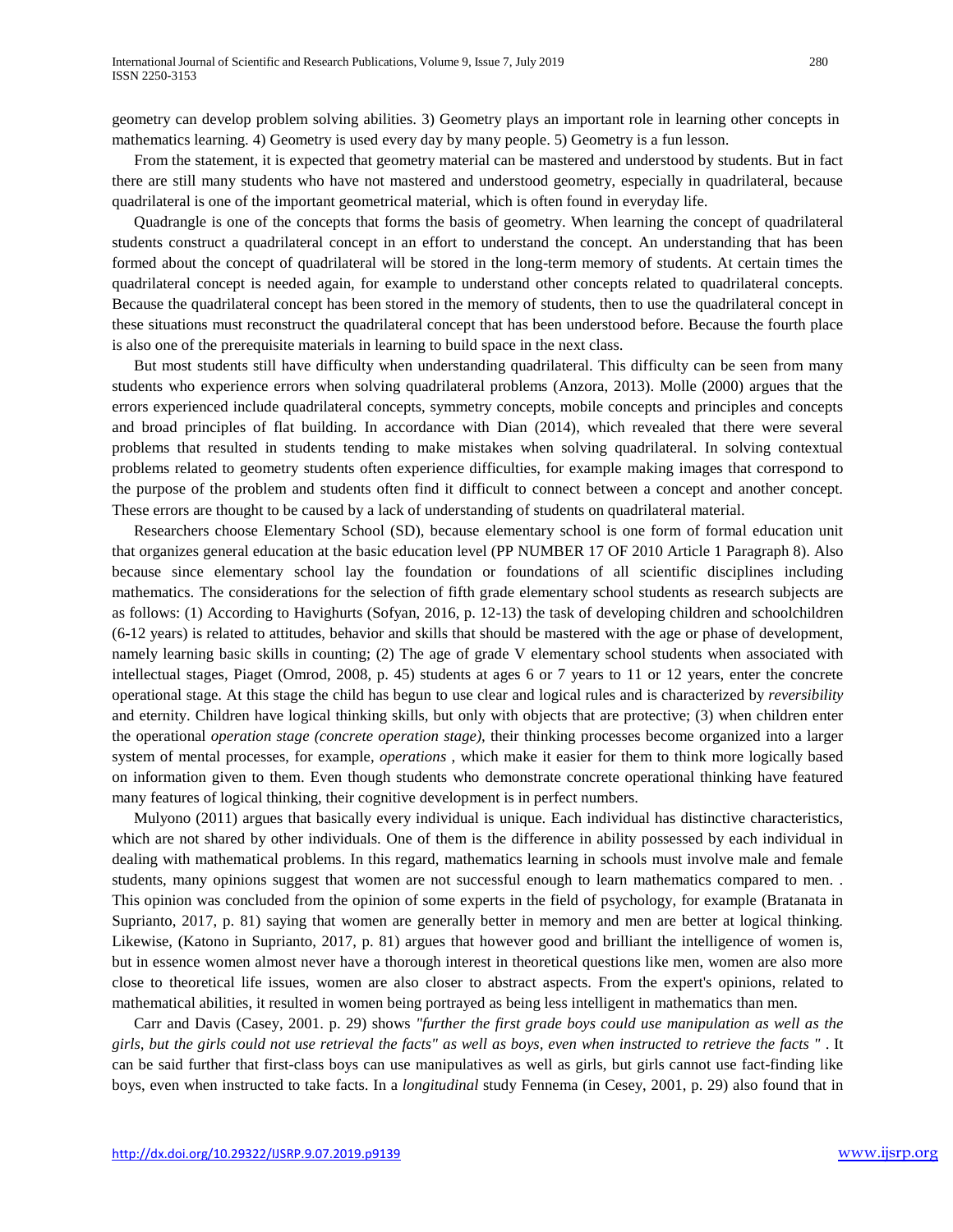classes one and two, girls were more likely to use more abstract solution strategies that found conceptual understanding.

Based on the explanation of some of these things, the researcher was interested in conducting a study entitled "Profile of Understanding the Concept of Elementary School Quadrilateral Students According to Pirie and Kieren Theories Viewed from Sex Differences ". This study aims to . 1) Describe the profile of quadrilateral conceptual understanding of female students according to Pirie-Kieren theory, 2) Describe the profile of understanding the quadrilateral concept of male students according to the Pirie-Kieren theory

## **II. Research Elaborations**

The design of this study is included in Qualitative research . This study aims to analyze students' understanding of concepts according to Pirie Kieren's theory based on gender differences then this research is descriptive with a qualitative approach. Qualitative research is research that is used to examine natural conditions. In addition, this study aims to uncover and provide an overview of the object of scientific research. Researchers choose qualitative research because researchers want to reveal and give an idea of the object of scientific research. Researchers chose qualitative research because researchers wanted to reveal and illustrate the profile of understanding the concept of quadrilateral students according to Pirie Cier e n theory based on sex in natural conditions.

This research was carried out at SDN MADANI PALU. The selection of the subject of this study is in accordance with the consideration that the fifth grade elementary school students have studied square, rectangular and parallelogram material in class V. The research subjects selected amounted to two students, consisting of one male and one female student.

Techniques in choosing research subjects in this study are started from Determination of classes then Establish criteria for prospective subjects , Criteria to consider are mathematical abilities. Prospective research subjects must have equivalent mathematical skills. The subject's mathematical abilities are seen from the results of tests of mathematical abilities that have been given by researchers. In addition, the researcher also asked for consideration from the mathematics teacher who knew the ability of prospective research subjects in the field of mathematics , then grouped students by sex , and finally selected one student from each group .

The instruments used in this study are two, namely, the main instrument which is the researchers themselves and supporting instruments, namely the task of understanding quadrilateral concepts (TPKS) and interview guide texts made by researchers based on desired objectives in this study and audiovisual recording tools

an early-stage stage pursued by researchers in conducting this study of merancanag research instruments up to prepare a report of the research is the first planning done at the planning stage are the Develop research proposals, research instruments covering Designing Concept Training Task Quadrilateral ( TPKS) , Validating the research instrument , Requesting permission to conduct research from the campus and the school where the data was collected , and visiting the school to conduct research . Both t AHAP implementation conducted at the implementation stage is where the research m elakukan observation, m enentukan subject of study by gender, m emberikan TPKS to the subject of research, m elakukan penelituian interview on the subject, and m arouses transcript of the interview. Third, the data analysis carried out at the stage of analyzing this data is to clarify / categorize data , reduce data , present data , interpret / interpret data , and draw conclusions . And the last stage in the implementation of this research is t AHAP make a research report

#### **III. Results or Finding**

Based on the results of research that has been obtained in this study , the level of understanding according to Pirie and Kieren's theory in male students is obtained as follows.

The level of understanding of the male subject concept (ANY) starts at the *primitive knowing* then moves forward to *doing the image* level and then advances again to *image reviewing* at this level the flow of understanding the ANY subject goes to the level of *predicting* that is aware of the relationship quadrangle building, then back again to level *image seeing* and can explain the activity, namely doing mental activities and explaining what is in his mind, meaning ANY has been at the level of *image saying* , then the subject ANYWAY moves forward to the level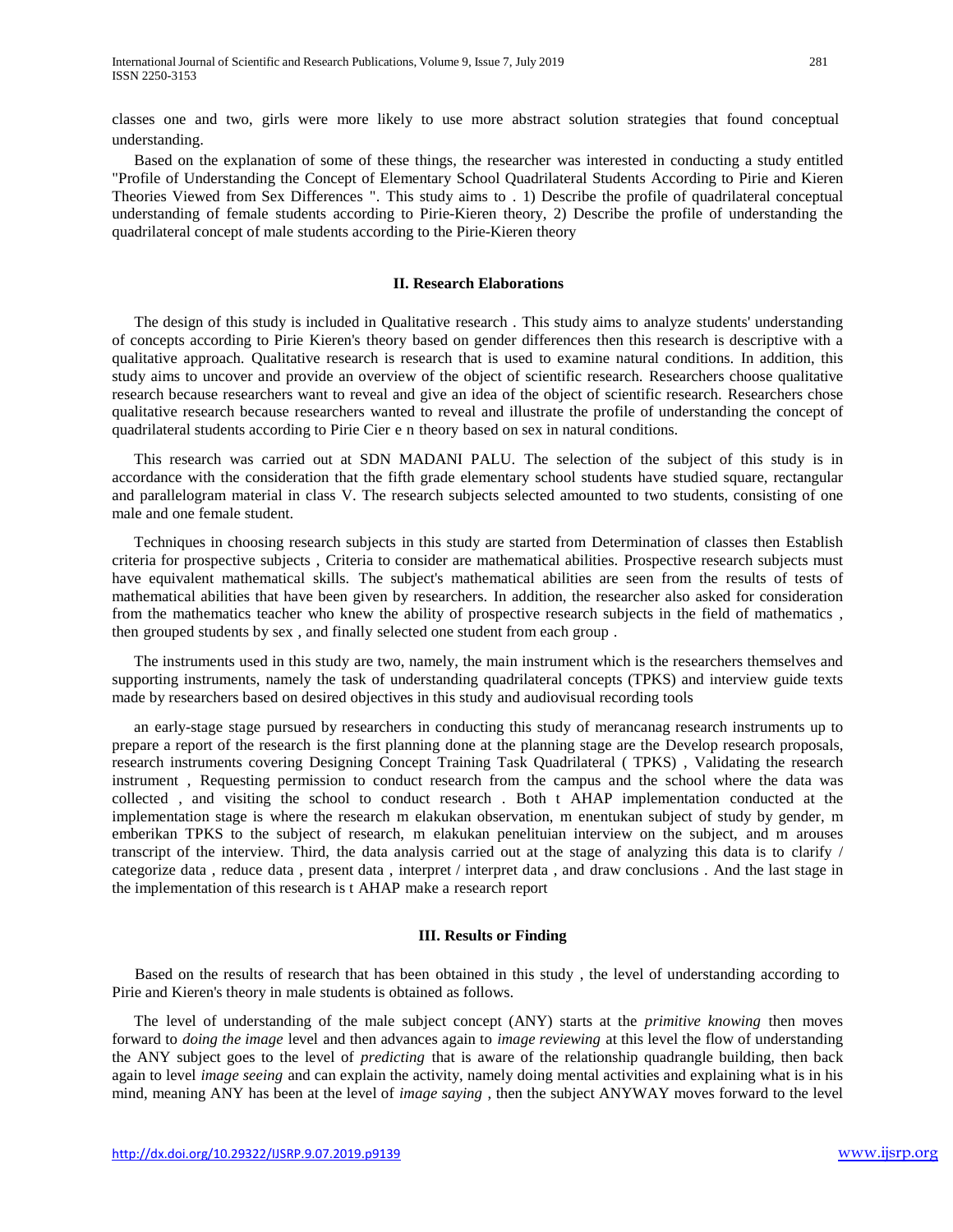of *property predicting and property recording* ie ANY subject completes the task in accordance with his expectations, in completing the task to go to *formalizing* level , ANY subject moves back again to level *image seeing* , ANY performs mental activity (using media) to help him complete the next task, then moves forward to the level *method* for determine area and twill g waking up in a square, then moving forward to the ANY *justifying method* can explain that the method and steps taken can be used.

At the level of *Primitive knowing* male students, namely ANY, have initial knowledge related to the concept of quadrilateral (jajargenjang, rectangle and square). ANY defines the length, rectangle and square with its own language, besides ANY it can also know the sides and angles and define them. To explain what is meant by the expression expressed, ANY says that the line has a face that is equal to the length, even the square is the same as the number but has a different angle, and for the ANY square it says that all sides of the square are the same. ANY can also define sides and angles with their own language, that is, sides are lines that are interconnected so that they can form a flat shape, whereas for ANY angle it also shows that angles are two lines that meet each other and the meeting point is determined by an angle. The ability of the ANY to define quadrilateral, is needed to understand the properties of a quadrilateral. This is consistent with the statement from Mokwebu (2013, p.8) that *"the Primitive knowing which piece of mathematics starts",* which means that this level indicates the existence of an initial understanding that students have as a basis for growth in understanding mathematics.

In the *making image* level ANY determines the value of the side length and the size of the angle using the previous knowledge about the background point of view and also the meaning of the sides and angles. ANY measures the sides and angles of each square, but ANY understands that to measure the length of the sides and the width of the sides of the rectangle and the length of the wall can only measure once and to measure the square ANY simply measures the sides and angles once, at this level ANY has taken a mental action, this mental action occurs after ANY doing physical action, that is when playing or moving the media movements provided so realize that there is a relationship between the square and the jargon. Meel (2003, p.144) states *"... The actions at this layer involve the learner doing, either mentally or physically, something to an idea about a concept"* . In accordance with that opinion ANY tries to determine the results of the measurement of the sides and angles of a flat rectangular build ANY has acted either mentally or physically which aims to get an idea of a concept.

At level *image having* , ANY explains again about the solutions that have been previously worked out verbally, that is, determining each result from measuring the sides and angles of a flat, flat angle. Initially ANY measures the edges and angles of angles by measuring each side and angle, but after getting the value of the side and angle of the angle, ANY realizes that to measure the side of the contents and angles one side can be measured and just one corner, so that in performing tasks at this stage ANY can accomplish with a fairly short time, far from the time predicted by the researcher. This is in accordance with the statement of Mokwebu (2013, p. 8) that *"At the level of the learner can use a mental construct about an activity without having to do certain activities which brought it about".* This means that at this level ANY can use mental construction about an activity without having to do physical activity, ie students also have ideas in their minds. Manu (2005, p. 49) also states *"... A learner*  demonstrates the use of a mental construct or 'mental plan' about the topic that is able to use that particular image *without doing the activity itself ..."* . The statement means that the ANY student has shown how students make mental constructs or (mental plans) of the topic without having to work on examples. Therefore students may replace the picture of knowledge that has been obtained previously and replaced by mental knowledge (Meel, 2003).

At the level of *property noticing* , ANY describes the properties of rectangles using their own language and also at this level ANY understand and suspect that there is a relationship between each rectangular flat build. ANY can explain how to measure the lengths of the sides and angles and begin to suspect that there are differences in properties between flat shapes and then do the activity from the guesswork that is only measuring once for the length and width on a rectangle and also just measuring one side to square. Likewise the angle ANY guesses that the four angles in the rectangle and square are the same, so ANY only takes one measurement at the rectangular and square angles. Pirie and Kieren (1994b, p.170) stated that *"A fourth level of understanding can be used to construct context specific, relevant properties"* This statement means that understanding is made when students can manipulate or combine aspects from one mental picture to build a specific context based on the relevant nature of a particular topic. Furthermore Pirie-Kieren states that at the *level of property noticing* students record differences, combinations or relationships between images and determine various details of the image. From these statements, it can be concluded that at the level of the *noticing* ANY *property, you* can associate, combine and differentiate the properties of a concept that has been understood at the previous level to be used on the next relevant topic or material.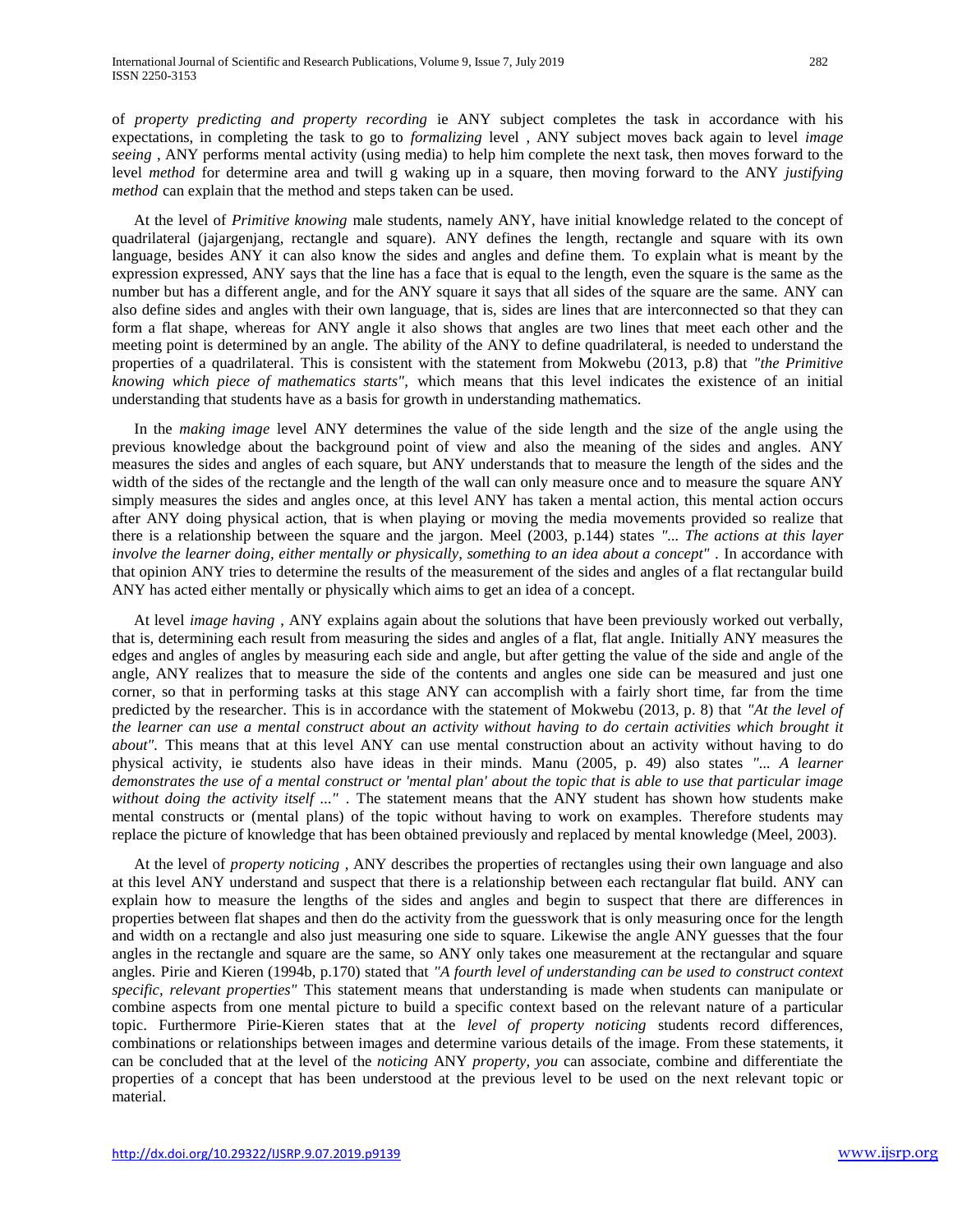On the *formalizing* level ANY applies a quadrilateral flat shape when measuring the circumference and width of a rectangular flat wake. In completing the ANY problem, it has been understood that there is a relationship between flat shapes, it can be seen that when ANY explains to measure long lines and rectangle can use the rectangular area formula. So that it can be concluded that ANY is able to associate the initial knowledge with the knowledge that has just been obtained. Besides that ANY can also provide an explanation or statement that in order to find a wide range of spaces is the same as looking for a rectangular area. This is consistent with the statement of Mokwebu (2013, p. 9) that, "There is a need for generalizing what is happening and it is not longer needed to relate back to specific *mathematical contexts that gave rise to understanding"* . Based on the statement of the second statement that on *the*  ANY *formalising level is* able to generalize what he has gained from *property noticing* and does not need to reconnect with certain mathematical contexts to bring out his understanding .

The understanding flow obtained by male students in understanding quadrilateral concepts according to Pierekieren theory is illustrated in the following graph.



While the results of the research obtained , the level of understanding according to Pirie and Kieren's theory on female subjects was obtained as follows.

The level of understanding of the concept of female subject (TFH) starts from the *primitive knowing* level *,* then moves forward to the level of *doing image,* namely TFH can measure the length and angle of the quadrangle, then move forward to the level *image reviewing* because TFH can expose steps from the activities he did, then TFH moved forward to the level of *image seeing* as well as *predicting property* because it had identified a flat building in his mind by using media and guessing the existence of links between quadrangular groups, then moving forward to the level *image saying* namely TFH explains what has been known about the media about flat quadrilateral construction. Furthermore, the flow of understanding of the subject of TFH went backwards to the level of *doing image* and moved forward again to the level of *property predicting* and *recording property* that TFH knew and suspected that there was a relationship between each rectangular flat building, ie not measuring the sides repeatedly as before. Next, go again to the *formalizing* level, but at this level TFH only reaches the *aplying method section.*  TFH is not up to the level *metho justifying* because it can not explain the steps performed may be used.

At the *primitive* level *of knowing* female students , namely TFH, they have initial knowledge regarding quadrilateral concepts (jajargenjang, rectangle and square). The TFH defines lengths, rectangles and squares with its own language, besides TFH can also know the sides and angles and define them as evenly as they can recognize shapes of rectangular flat shapes by showing a number of available flat shapes around the room. This is in accordance with the statement from Mokwebu (2013, p. 8) that *"the Primitive knowing which piece of mathematics starts",* which means that this level indicates the initial understanding that students have as a basis for growth in mathematical understanding.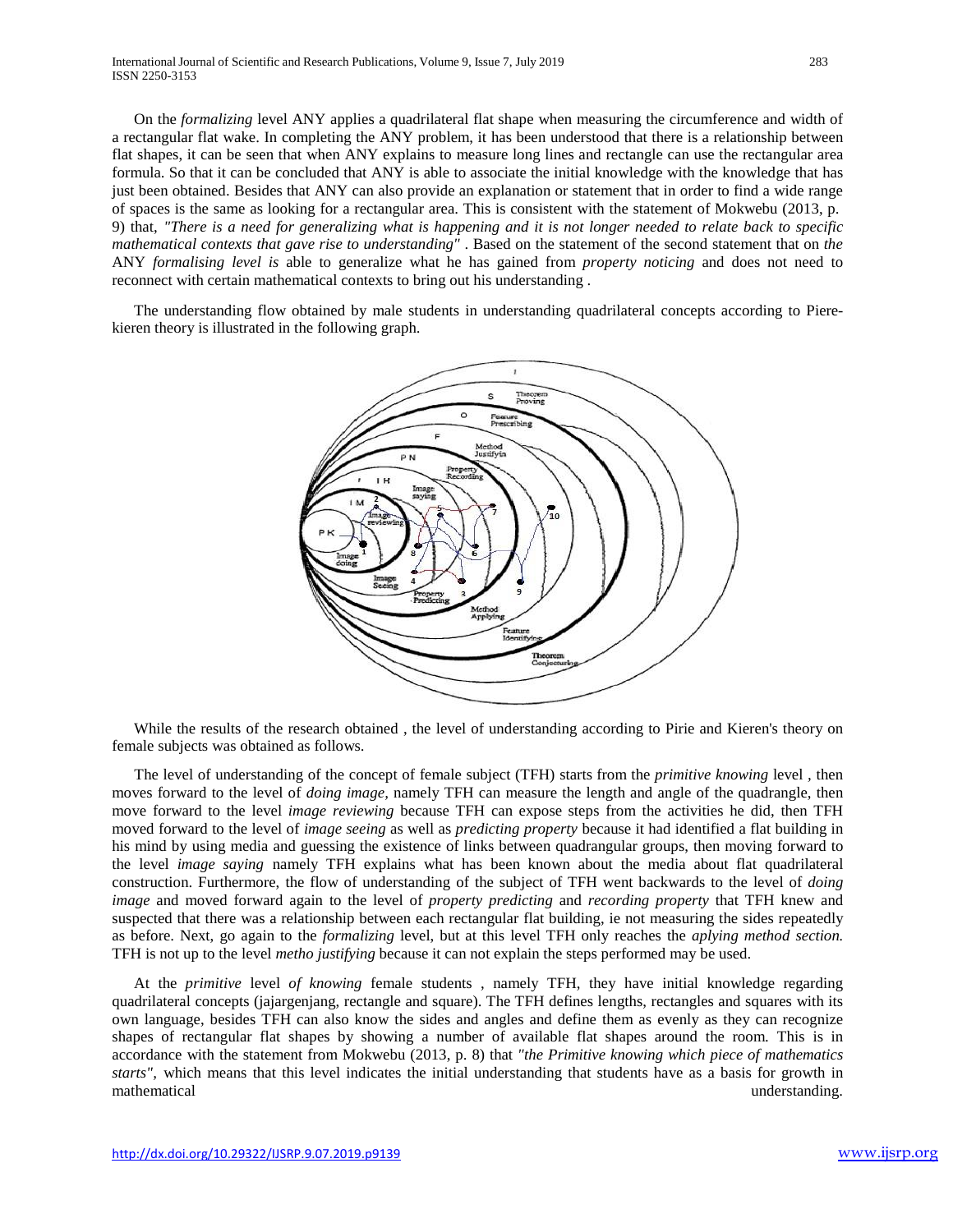At the level of *image making* TFH determines the value of the side length and the size of the angle by using previous knowledge about rectangular flat shapes and also the meaning of the sides and angles. TFH understands the difference between flat building after measuring the sides and angles of each flat wake. But at this stage TFH in determining its sides and angles TFH takes repeated measurements, so that the TFH takes a long time to complete its task. Meel (2003, p.144) states *"... The actions at this layer involve the learner doing, either mentally or physically, something to an idea about a concept"* . In accordance with this opinion TFH tried to determine the results of measurements of the sides and angles of a rectangular flat build TFH has acted both mentally or physically which aims to get ideas from a concept.

At the level of *image having* , TFH can explain what he already knew after using the media, TFH realized that there was a relationship between square and square structures, while square and rhombus. TFH also explained that the relationship between the flat building is located on the side. TFH has been at the level of *having image* because it has identified a flat build in its mind by using media and then explaining what has been understood about the media about rectangular flat builds. This is in accordance with the statement of Mokwebu (2013, p. 8) that *"At the level of the learner can use a mental construct about an activity without having to do certain activities which brought it about".* This means that at this level TFH can use mental construction about an activity without having to do physical activity, that is, students also have ideas in their minds.

At the level of *property noticing* , TFH describes quadrilateral properties using its own language and also at this level TFH understands and suspects that there is a relationship between each rectangular flat building. TFH can explain how to get a circumference value on a rectangular flat building and has understood that to get the circumference of a flat building that is by adding together its sides. Pirie-Kieren states that at the *level of property noticing* students record differences, combinations or relationships between images and determine various details of the image. From these statements, it was concluded that at the level of *property noticing* TFH has been able to associate, combine, and distinguish the characteristics of a concept that has been understood at the previous level to be used on the topic or subsequent relevant material.

At the TFH *formalizing* level it can complete the task by determining the width of the space according to many tiles. But in completing the task, TFH cannot provide a reason, that is to determine the extent of using a formula. In this case TFH does not reach the *formalizing* level because it contradicts the statement of Mokwebu (2013, p. 9) that, "The learner is able to generalize what he has seen in property noticing and no longer needs to relate back to *specific mathematical contexts that gave rise to hin understanding "* . Based on the statement that TFH has not been able to generalize what he has gained from *property noticing* .

The understanding flow obtained by female students in understanding quadrilateral concepts according to Pierekieren theory is illustrated in the following graph.

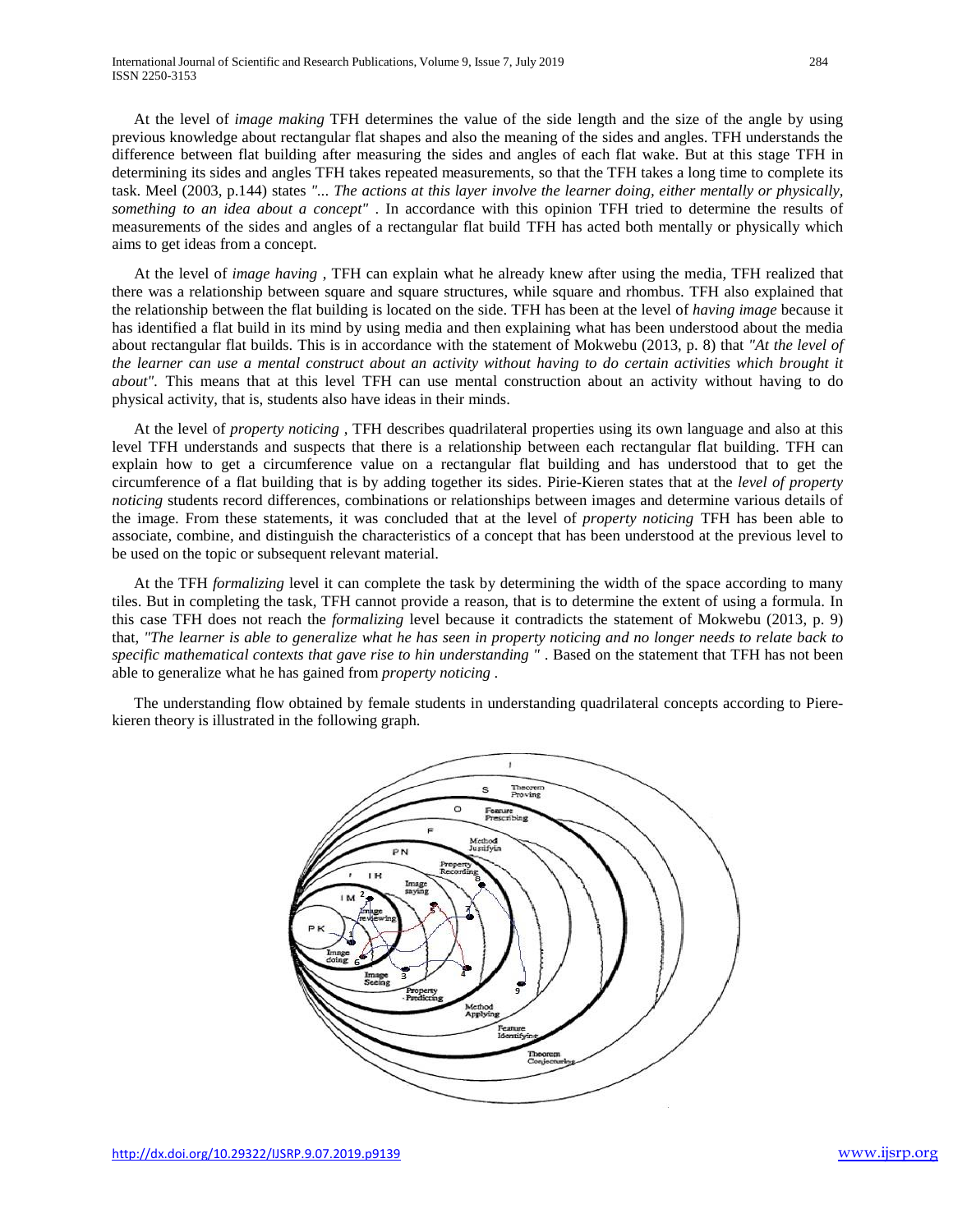### **IV. Conclusion**

Profile Concept Training Quadrilateral Male students according to the theory of Pirie and Kieren namely (ANY) has a level of understanding of the concept began in the *primitive knowing* then move forward to the level of *imagedoing* and then bergrak forward again to *image reviewing* these levels groove understanding of the subject ANY walked to *Property predicting* level that is to realize and suspect that there is a relationship between quadrangle building, then return to level *image seeing* and can explain the activity, namely doing mental activities and explaining what is in his mind, meaning ANY has been at the level *image saying* , then the ANY subject moves forward to the level of *predicting property and property recording,* ie ANY subject completes the task according to his expectations, in completing the task to go to the *formalizing* level , the ANY subject moves back again to level *image seeing*, ANY does mental activity (using media) to help him complete his next assignment, then move forward to the *method* level *apying* to determine the area and circumference of a flat square building, then move forward to the ANY *justifying method* that is able to explain that the method and steps taken can be used

Profile Concept Training Quadrilateral Student woman by theory Pirie and Kieren namely (TFH) has a level of understanding of the concept of starting from a *primitive knowing,* then move forward to the level of *image doing*  that TFH can measure the length of the side and a large corner bangundatar quadrilateral, then move forward again to level *image reviewing* because TFH can explain the steps of the activities that it does, then TFH moves forward to the level of *image seeing* and *property predicting* because he had identified a flat building in his mind by using the media and guessing the relationship between the quadrangular groups, then moving forward to the level *image saying* that TFH explained what had been known about the media about quadrilateral flat builds. Furthermore, the flow of understanding of the subject of TFH went backwards to the level of *doing image* and moved forward again to the level of *property predicting* and *recording property* that TFH knew and suspected that there was a relationship between each rectangular flat building, ie not measuring the sides repeatedly as before. Then it goes back to the *formalizing* level but at this level TFH only arrived at the *aplying method section.* TFH does not reach the level of justifying method because it cannot explain the steps taken can be used.

Based on the results of the research and discussion in this study , it can be concluded that male and female students have different mathematical abilities, namely male students can reach the level of formalizing that is up to the *aplying method* and the *Justtifying method* , and female students can reach the *formalizing* level but only reaches the *aplying method* level

#### **V. References**

- Amir. MZ, & Zubaidah. (2013). *Gender Perspective on mathematics learning* . University of Indonesia education journal Bandung. Vol. XII, No.1
- Ausubel, DP, Novak, JD, & Hanesian, H. (1978). Educational Psychology: Cognitive View (2 nd. Ed), New York: Holt, Rinehart and Winston.
- Barmby, P., Harres, T., Higgins, S., & Suggate J., (2007). *How can we assess mathematical understanding?* In Procedures of the 31 Conferencing of the International Group for the Psychology of Mathematics Educations, Vol. 2, pp. 41-48. Seoul: PME
- Budiarto. (2001). Profile of achievement of thinking stages of middle school students in Malang in learning geometry based on Van Hiele's thinking stage. Malang State University. Not published.
- Budiarto, MT (2006). *Abstraction profile of junior high school students in constructing relationships between aspects* . (Unpublished Doctoral Dissertation), Surabaya State University.
- Burger, WF & Shaughnessy, JM (1986). Charaterizing the van Hiele levels of development in geometry. *Journal for research in Mathematics Education* , 17, 31-48.
- Clements, DH, & Battista, MT (1992). Geometry and spatial reasoning. Issues in Early Childhood, Vol.1, No. 1, 45- 46.

de Villiers, M. 1990. The Role and Function of Proof in Mathematics. Pythagoras 24: 17-24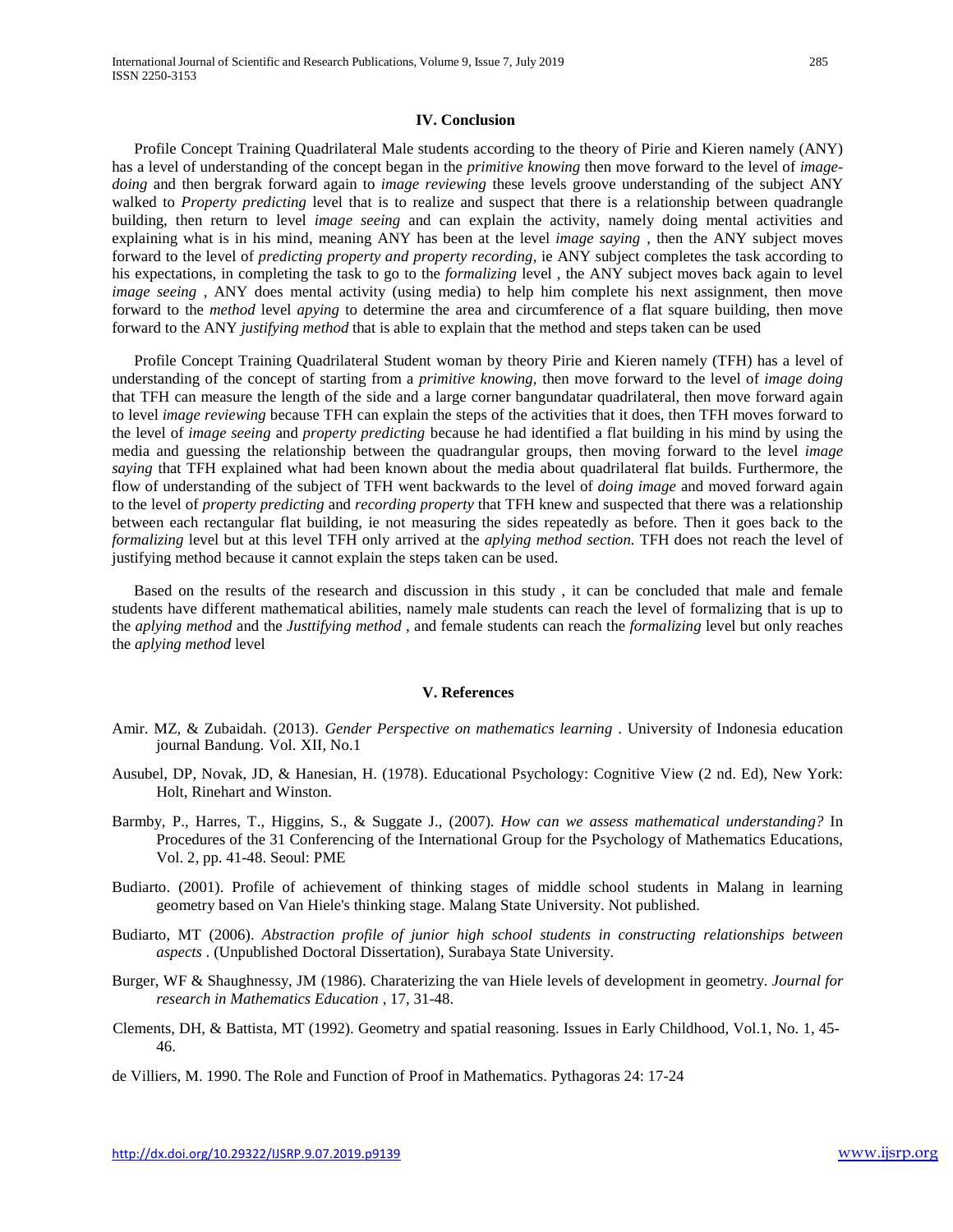- Ekawati, Aminah and Wulandari, Shinta. 2011. "Gender Differences in Students' Ability in Mathematics Subjects (Primary School Case Study)". Sosioscienta Journal. Vol3 (1): p. 19-24.
- Ellis Ormrod, Jeanne, *Educational Psychology Helps Students Grow and Grow* , (Jakarta: Erlangga Publisher, 2008)
- Garagae, KG (2001). *"A quest for Understanding In Mathematics Learning Examining Theories of Learning"* . University of Bostwana. http..math.unipa.it / -grim.21\_project / 21\_Chatlote\_Gragae. Downloaded Sept. 12, 2018.
- Gokalp, ND & Sharma, MD (2010). A study of addition and subtraction of fractions: The use of Pirie and Kieren models and hands-on activites. *Social and Behavioral Sciences* . 2 (2), Doi: 10.1016 / j. Sbspro.201003.840.
- Gudino, JD. (1996). *Mathematical Concepts, Their Meanings, and Understanding. In L.Puig y A. Gutierrez (Eds), Proceedings of XX conference of the international Group for the Psychology of Mathematics Education. (v.2, p. 417-4250* . Universidad de Valencia.
- Gulkilik, H., Ugurhu, HH, & Yuruk, N. (2015). Examining Student's Mathematical Understanding of Geometric Transformations Using the Pirie-Kieren Model. *Educational Sciences. Theory & Practice* , 15 (6). Doi:10.12738/estp.2015.6.0056
- Haylock. (2008). "Understanding mathematics for young children".
- Hiebert J., & Carpenter, TP (1992). *Learning and Teching With Understanding. In: DW Groes (Ed) Hanbook Of*  Reaserch On Mathematics Teaching And Learning (Hal. 65-97)) National Council of Teacher of *Matthematics Resyon, Virginia.*
- Indah Wahyu Utami –Abdul Haris Rosyidi, M. Pd, *" Profil Lapisan Pemahaman Propertiy NoticingSiswa pada Materi Logaritma Ditinjau dari Perbedaan Jenis Kelamin",* MATHEdunesa Jurnal Ilmiah Pendidikan Matematika,1: 5, (2016), 22. .
- Jacobs, HR. (1974). *Geometry* . San Francisco: WH Freeman and Company.
- John W. Santrock. (1996). Education psychology, edition, Jakarta: Kencana Prenada Media Group
- KBBI. (2015). Kamus Besar Bahasa Indonesia [online]. Tersedia [http://kbbi.web.id/paham](https://translate.google.com/translate?hl=id&prev=_t&sl=id&tl=en&u=http://kbbi.web.id/paham%2520Diunduh%25206%2520februari%25202019) Diunduh 6 februari 2019
- Kastberg, SE (2002) *Understanding Mathematical Concepts : The case of the logaritma function.* A Dissertation Submitted to the Graduate Faculty of the University of Georgia in Partial Fulfilment of the Requirements of the Degree. Athens, Georgia
- Kemp, Jerrold E. Et.all. (2011) *Design Efective Instruction. John Wiley & Sons,* Inc United States of America
- Kearsley, Greg, Contructivist Theory, [http://www.tip.psychology.org/bruner.html.](http://www.tip.psychology.org/bruner.html) In unduh pada tanggal 2 Januari 2009
- Khoirun Nisa', Tesis: *"Beban Kognitif Siswa padaPembelajaran Matematika dengan Menggunakan Media Power Point Ditinjau dari Kemampuan Matematika"* ,(Surabaya: UNESA, 2014), 28.
- Lawan, A. (2011). Growth of Students' Understanding of Part-Whole Sub-Construct of Rational Number on the Layers of Pirie-Kieren Theory. *Proccedings of the Seventeenth National Congress of the Association for Mathematics Education of south Africa (AMESA)* , Vol.1. University of the Witwaterstand Johannesburg.
- Manu, SS (2050). Language Switching and Mathematical Understanding In Tongan Clasroom: An Investigation. Journal of Educational Studies Vol. 27, No. 2, 47-70
- M. D Villiers. 2009. From the Fermat Point to the De Villiers Points of a Triangle. Proceeding of the 15 th . Annual A MESA. Congress. University of free state

.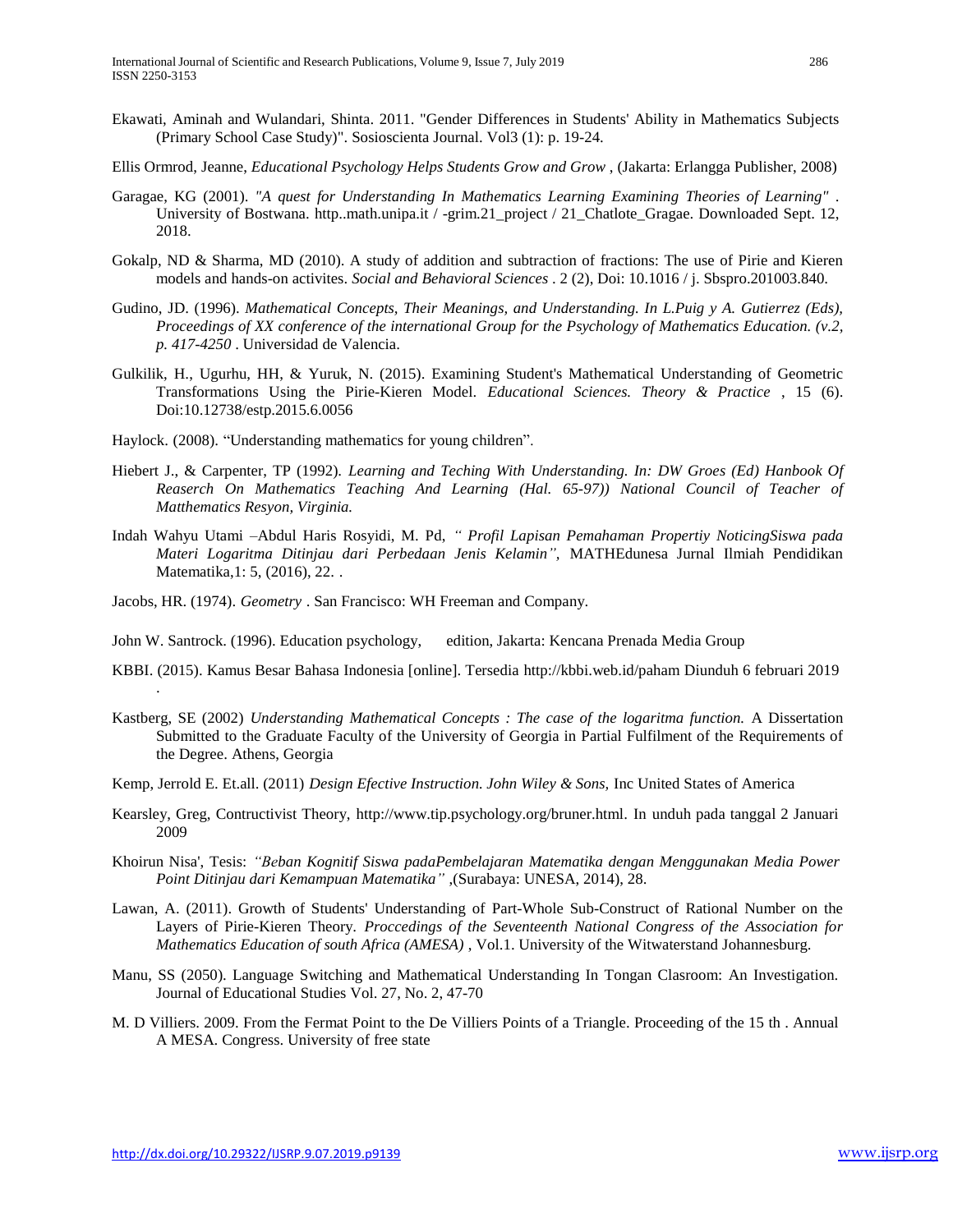- Melfried Olson, et. Al. ((2007), *A study of gender differences in languages used by parents and children working on mathematical taks* . Proceedings of the 31st Conference of the International Group for the Psychology of Mathematics Education, Vol. 4, pp. 49-56. Seoul:PME
- Meel, DE (2003). Models and Theories of Mathematical Understanding: Comparing Pirie and Kieren's Model of the Groowth of Mathematical Understanding and APOS Theory. *CBMS Issues in Mathematics Education* 12, 132-181.
- Mokwebu, DJ (2013). *An Exploration of the Growth in Mathematical Understanding of Grade 10 Learners.* Polokwane: University of Limpopo.
- Mousley, J. *What Does Mathematics Understanding Look Like?* . Melbourn, Deakin University
- Morrison, R., Ross, SM, Kalman, HK, & Kemp, JE (2011). *Designing Effectife Instruction. New York: Mic Miian Publisher.*
- Mulyono. (2011). "Teori APOS dan Implementasinya dalam Pembelajaran". *JMEE* Volume 1 Nomor 1 Juli 2011.
- Muser, GL & Burger, WF (1994). *Mathematics for elementary teachers a contemporary approach; third edition.* New Jersey: Hall
- Ngalim Purwanto, Psikologi Pendidikan(Bandung: PT Remaja Rosdakarya, 2007), 102.
- National Concil of Teacher of Mathematics (NCTM). (2000). *Principles and Standars for School Mathematics, Reston* , VA:NCTM.
- North Central Educational Laboratory, Vigotsky, Piaget dan Bruner. [Http://www.ncri.org.sdrs.areas/issues/methods/instrenta/in5lk2.html](https://translate.google.com/translate?hl=id&prev=_t&sl=id&tl=en&u=Http://www.ncri.org.sdrs.areas/issues/methods/instrenta/in5lk2.html) di download pada tanggal 25 Februari 2009
- Omrod, JE (2008). *Psikologi pendidikan membantu siswa tumbuh dan berkembang* . Jakarta: Erlangga
- Pratama, NAE, Sa'dijah, C., & Subanji. 2016. Teori Pirie-Kieren dalam Mendiskripsikan Perkembangan Pemahaman Matematis Siswa. *Prosiding Seminar Nasional Pendidikan Dasar 2016 (Peningkatan Kualitas Pendidikan Dasar dalam Menghadapi Daya Saing Regional (ASEAN)*
- Prameswaran, R. (2010). Expert Mathematicians' Approach to Understanding Definitions, 20 (1), 43-51
- Prie, S., & kieren, T. (1994). A Resurcursive Theory of Mathematical Understanding. *For the learning of mathematics* . 9 (3)
- Prie, S., & kieren, T. (1994a). Beyond Metapor : Formalising in Mtehematical Understanding within Constructivist Environments *. For the Learning of Mathematics Vol.14, No. 1, 39-43*
- Prie, S., & kieren, T. (1994b). *Growh in mathematical understanding: How can we charecterize it and can we represent it? Educational studies in mathematics* , 26, 165-190.
- Pirie, S., & Martin, L. (2000). The Role of Collecting in the Growth of Mathematical Understanding. *Mathematics Education Reserch Journal Vol.12, No. 2, 127-146.*
- Ruseffendi, ET 2006. *Pengantar Kepada Membantu Guru Mengembangkan Kompetensinya dalam Pengajaran Matematikauntuk Meningkatkan CBSA* . Bandung: Tarsito
- Sa'dijah, C. 2016. *Pembelajaran Matematika Secara Konstruktivis* . Pidato Pengukuhan Jabatan Guru Besar dalam Bidang Ilmu Pendidikan Matematika pada Fakultas Matematika dan Ilmu Pengetahuan Alam. Malang: Universitas Negeri Malang.
- Sagala, Viktor. (2016). *Profil Lapisan Pemahaman Konsep Turunan Fungsi dan Bentuk Folding Back Mahasiswa Calon Guru Berkemampuan Matematika Tinggi Berdasarkan Gender* . Jurnal Pendidikan Matematika, Sains, dan Teknologi. 4 (1), 47-61
- Sierpinska, A. (1994). *Understanding in mathematics* . London: The Falmer Press.